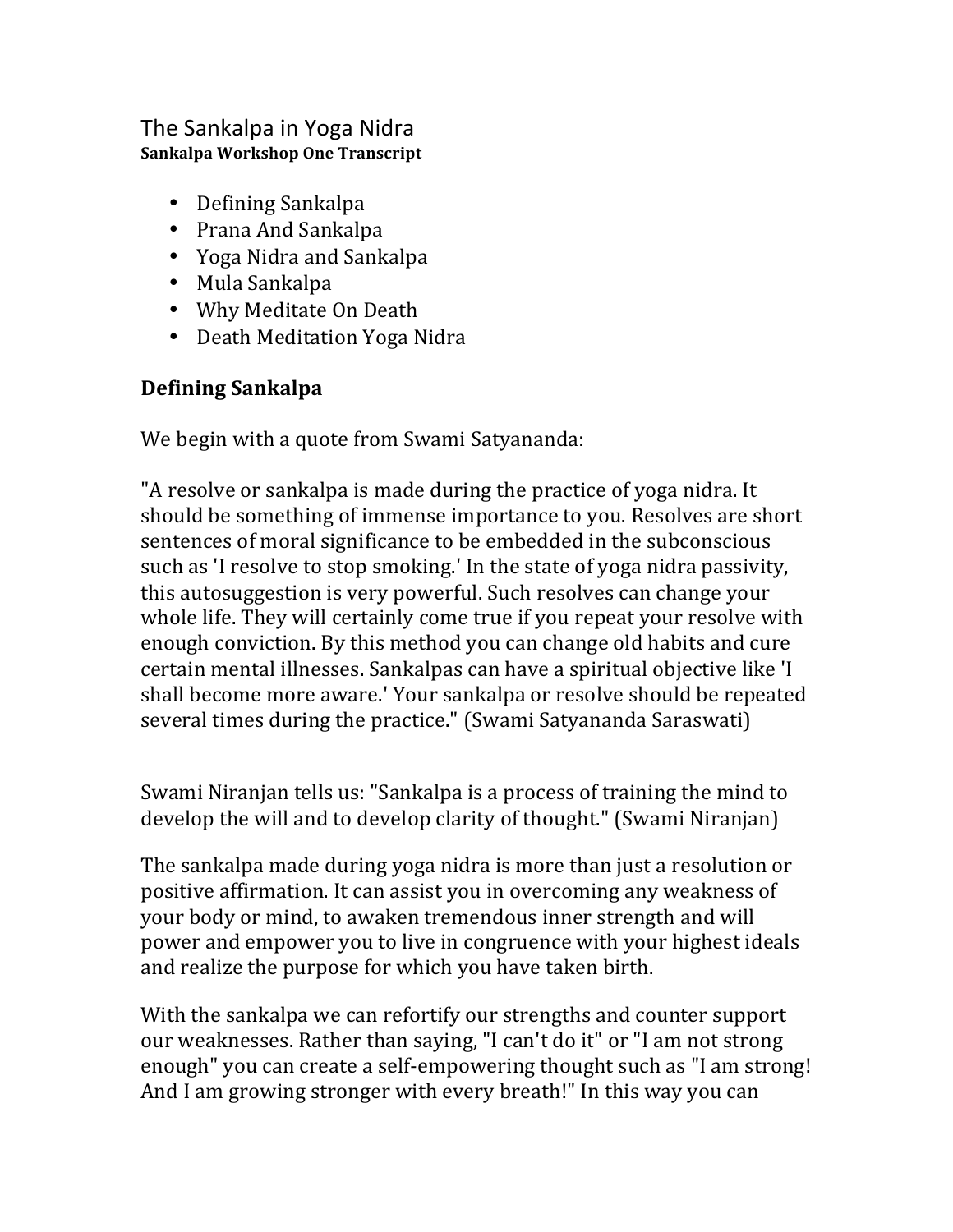create a sankalpa to build great momentum in your inner resources. The psyche, mind, emotions and body all become aligned in pursuing and realizing your higher purpose.

This process involves an above average dedication to developing selfawareness. You must become aware to what you are thinking, to the internal dialogue, the self talk, and the various scripts you are running subconsciously. Many of these scripts are learned behaviors from our family and society. Developing sakshi bhava, the witness conscious, can greatly assist in this endeavor. We develop sakshi bhava especially during Antar Mouna, a meditation technique leading to inner silence. We will be soon begin a six month course on the six stages of Antar Mouna starting in May of 2021.

A spiritual journal can help you to take inventory of your thought patterns and mental contents. Daily self analysis, introspection and journaling are the complimentary tools to the sankalpa, which assists you in remaining focused, staying on track and making steady daily progress in the application of your determined resolve.

The sankalpa increases willpower, as well as the sensitivity and potentiality of the mind. In the beginning it helps to build strength in the structure of the mind, to fan the flames of inspiration and motivation, as well as to counteract any self-sabotaging limiting beliefs and negative self-talk. However, overtime it begins to take root in the subconscious mind and develops tremendous psychic force. Now the sankalpa is directing all your efforts, integrating all your mental faculties and sharpening the mind and intellect. Once all your inner resources are harmonized, integrated and spearheaded by the sankalpa - it is bound to manifest in your life to whatever extent you continue exerting yourself.

Gandhi said that happiness is when what we think, say and do are all in harmony. These various aspects of our being are usually dissipated, unfocused and oftentimes even in conflict with each other. As you go about developing self awareness you will begin to discover the repressed, suppressed and unconscious aspects of your personality. From awareness comes relaxation and the illumination of the unconscious mental patterns. Now they begin to lose their grip over you and you can have increasingly greater freedom from and influence over them. By cultivating awareness during yoga nidra and meditation we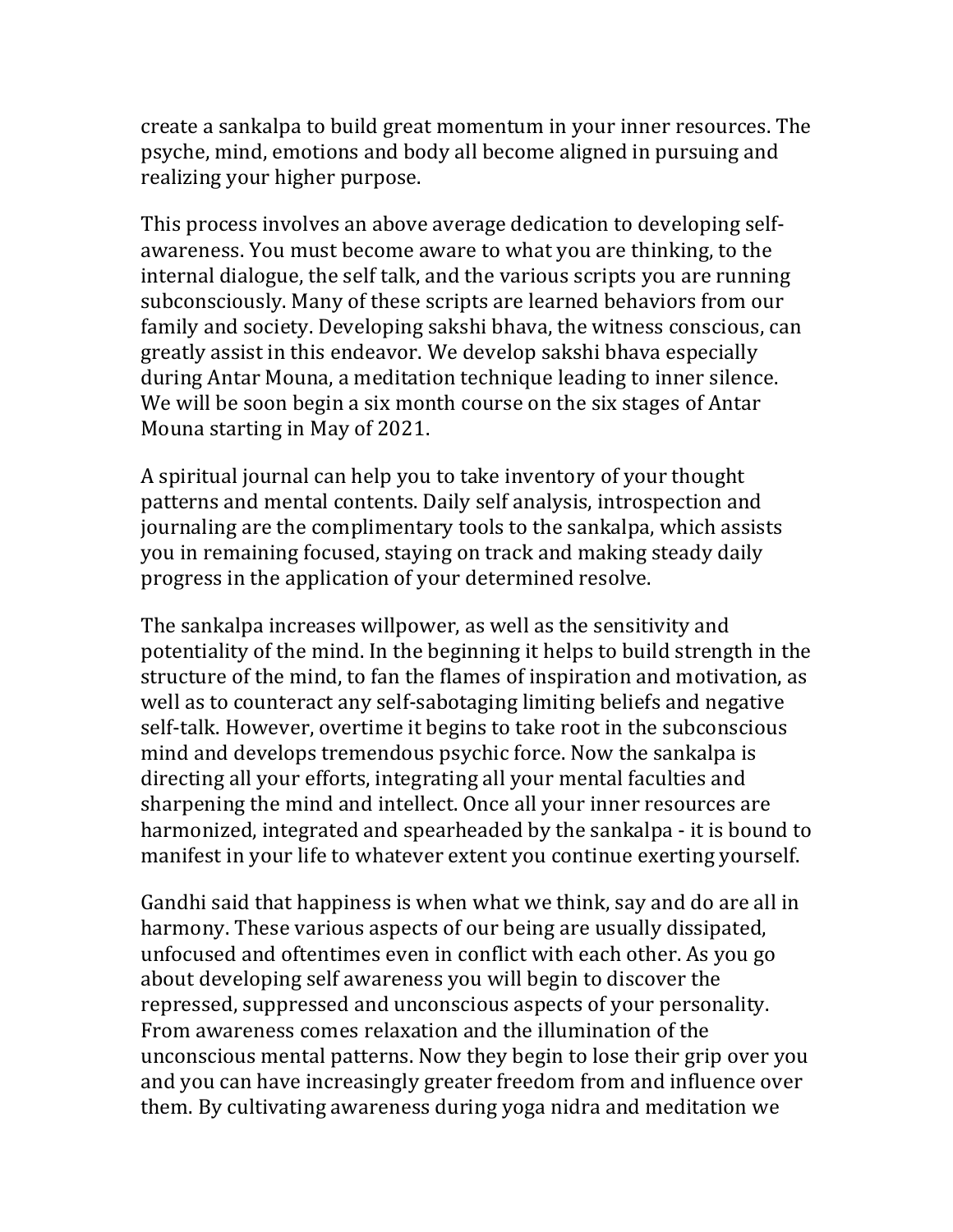are transitioning from unconsciouss reactiveness to conscious selfcontrol.

Now take this moment to refresh your meditation posture and turn your awareness within. Become aware to your body and your breath.

Quickly scan your awareness around your entire body, and envelope your body in awareness. Feel each and every limb, and every muscle.

Feel the points of contact between your body and the floor, and release any remaining muscular tension.

Now become aware of the breath. Just follow the soothing ebb and flow of each incoming and outgoing breath.

And now become aware to the various dimensions of your being. The body, the breath, the conscious mind and the subconscious mind.

Become aware to your physical body and your current state of muscular relaxation and/or tension.

Now become aware to the breath and the emotional dimension of your being. Notice your current state of emotional relaxation and/or tension.

Now become aware to your mind. Notice your current state of mental relaxation and/or tension.

And finally become aware of your underlying state of mind. What mode is the mind currently in? Are you tranquil and serene, or is the mind dissipated or agitated? Notice your underlying mental state.

And now remember your purpose and intention for taking this course. Remember the core reason you enrolled in this training, and notice the impact it has on your state of mind, your thoughts, breath and body.

Notice the momentum and motivation that naturally arises as you focus on your intention.

The body comes into harmony and unison with the breath, the emotions and the thoughts.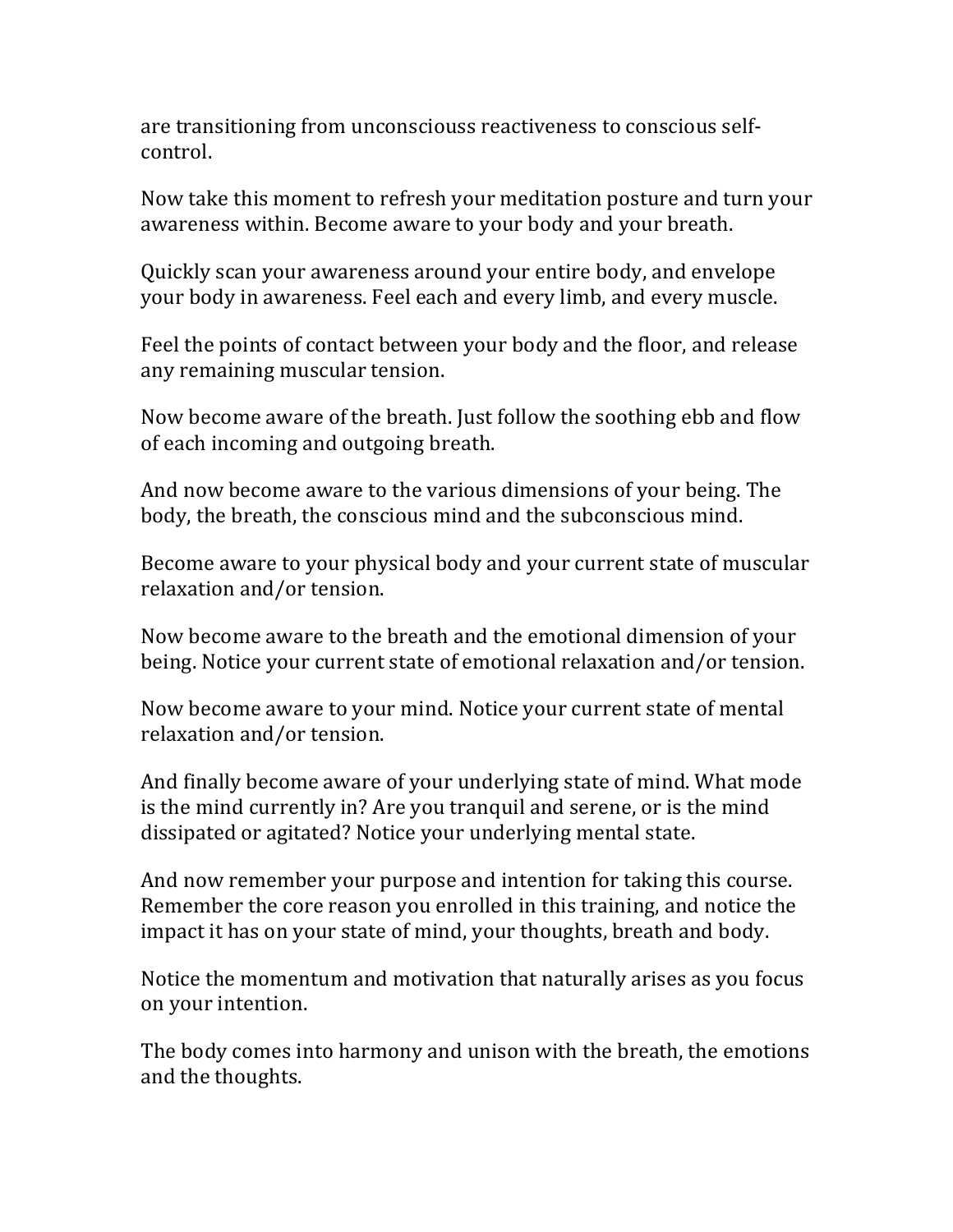(pause)

Now slowly and gently begin to stretch and open your eyes.

Take the next three minutes to journal or continue reflecting on any insights you gained from this meditation.

### **Prana and Sankalpa**

Prana is chief among the body, mind and senses. When the prana is dissipated, the mind is dissipated and the body is weak. Conversely when the prana is concentrated the mind is concentrated and the body is strong. The sankalpa is a tool for focusing the prana so it become like a laser beam. In this way you can work tirelessly with renewed strength and vigor, achieving the productivity of four people or more.

Prana literally means constant motion, and when we develop the power of resolve and will with the sankalpa our prana sets the mind and body in the constant motion of working towards realizing our life purpose.

In this way you also conserve prana, which is not being wasted on counterproductive distractions. Therefore, sankalpa is one of the most importnat tools in yoga and should be utilized during every yogic technique, not just during yoga nidra. You should be aware to the underlying purpose and intention for each practice of yoga. For example, the sankalpa of the gayatri mantra is to enlighten the intellect, wisdom. The sankalpa of the mahamrtyunjaya mantra is for health and victory over death. The sankalpa of the thirty two names of Durga is happiness, and so on. Every mantra, ever asana, every pranayama, mudra, bandha, shatkarma, dharana and kriya all have their corresponding sankalpa. When you remain aware of your underlying intention every action is optimized and bears the desired fruit.

By remaining aware of your intention during every act helps to stay focused, grounded and to enjoy a deeper sense of purpose and meaning in life.

When you are ill, distressed or suffering our prana can be gathered and amplified by refocusing on your sankalpa. This can be of particular benefit because during such times of low energy our mental state needs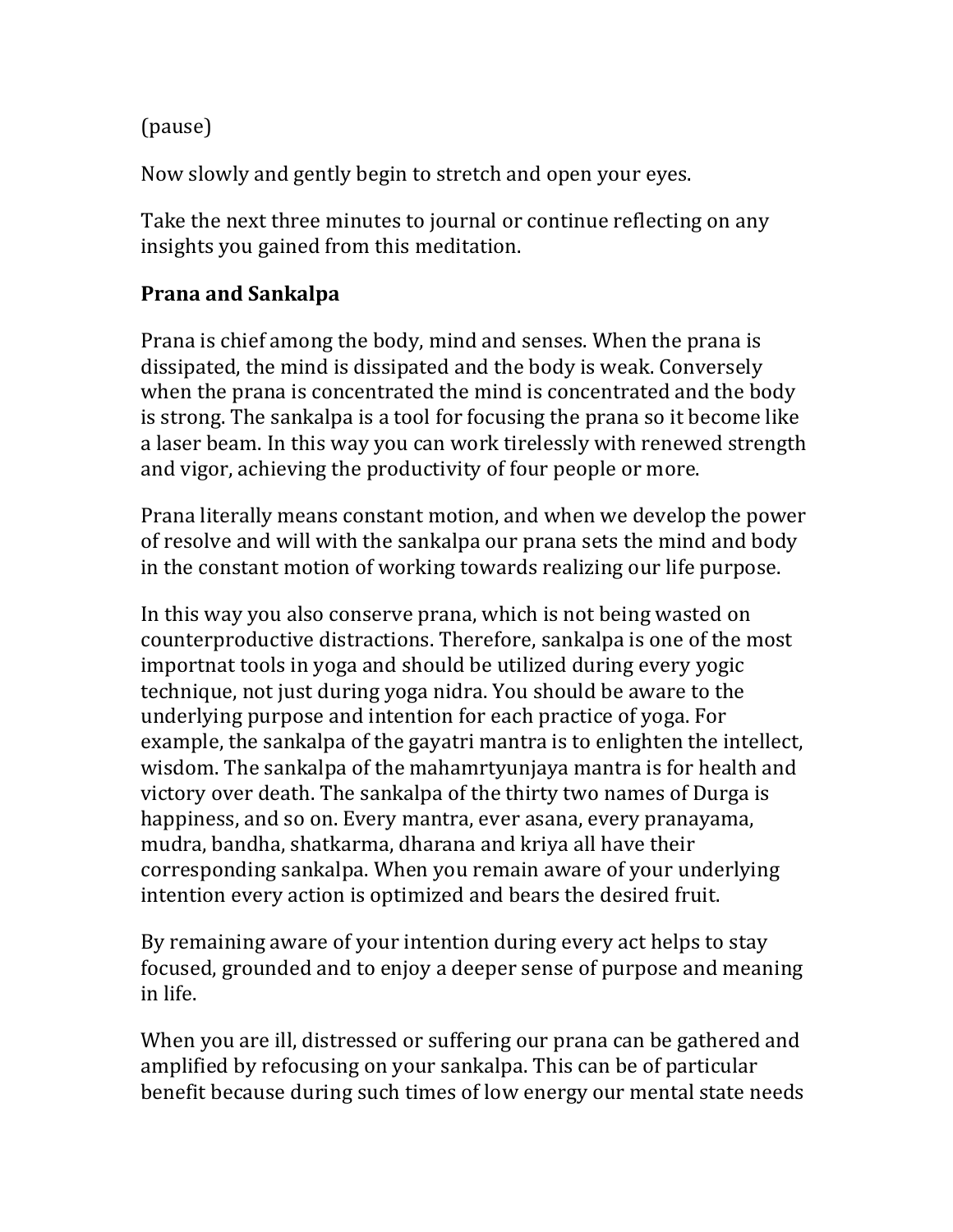a base support for recovery and optimism. Optimism requires inner strength, and the sankalpa is the root support of unlimited inner strength. The road to recovery and self therapy is often long and full of obstacles, however the sankalpa affords great inner momentum and reenergizes you by reminding you of what you are trying to achieve, the bigger picture and what your ultimate destiny is.

The sankalpa is a way of focusing on a point in the future and bringning about your destiny. Swami Sivananda has told us, 'from a thought comes an action, from an action comes a tendency, from a tendency comes a habit, from your habits comes your character and from your character comes your destiny. Therefore if you can change a thought, you can change your destiny!'

Another definition of the word sankalpa is 'thought', with vikalpa meaning 'imagination'. If you can harness the power of thought you can control your destiny. However a large part of the initial efforts involves becoming thoughtless, without sankalpa, and to experience inner silence. Only when we can still the mire of thoughts revolving around endless desires can our root sankalpa be discerned. This is another reason why Antar Mouna is such an incredibly important yogic meditation form. You already have a root sankalpa, in order to discern it we must learn to first silence the mind and become receptive.

• Yoga Nidra and Sankalpa

Yoga nidra has many uses and applications. Perhaps the highest utility of yoga nidra is to realize your root resolve and core life purpose.

Lets discuss the stages of yoga nidra and how the sankalpa plays a critical role in the practice.

During our Yoga Nidra Teachers Training we discuss the following eight steps to yoga nidra. If you are interested in learning how to facilitate yoga nidra and write your own scripts the next teachers training is starting the first week of April. Here are the eight steps to yoga nidra:

1. **Preparation:** Yoga nidra is performed in the posture of shavasana, with the eyes closed. In this stage, initial relaxation of the body and mind is induced by the awareness of stillness,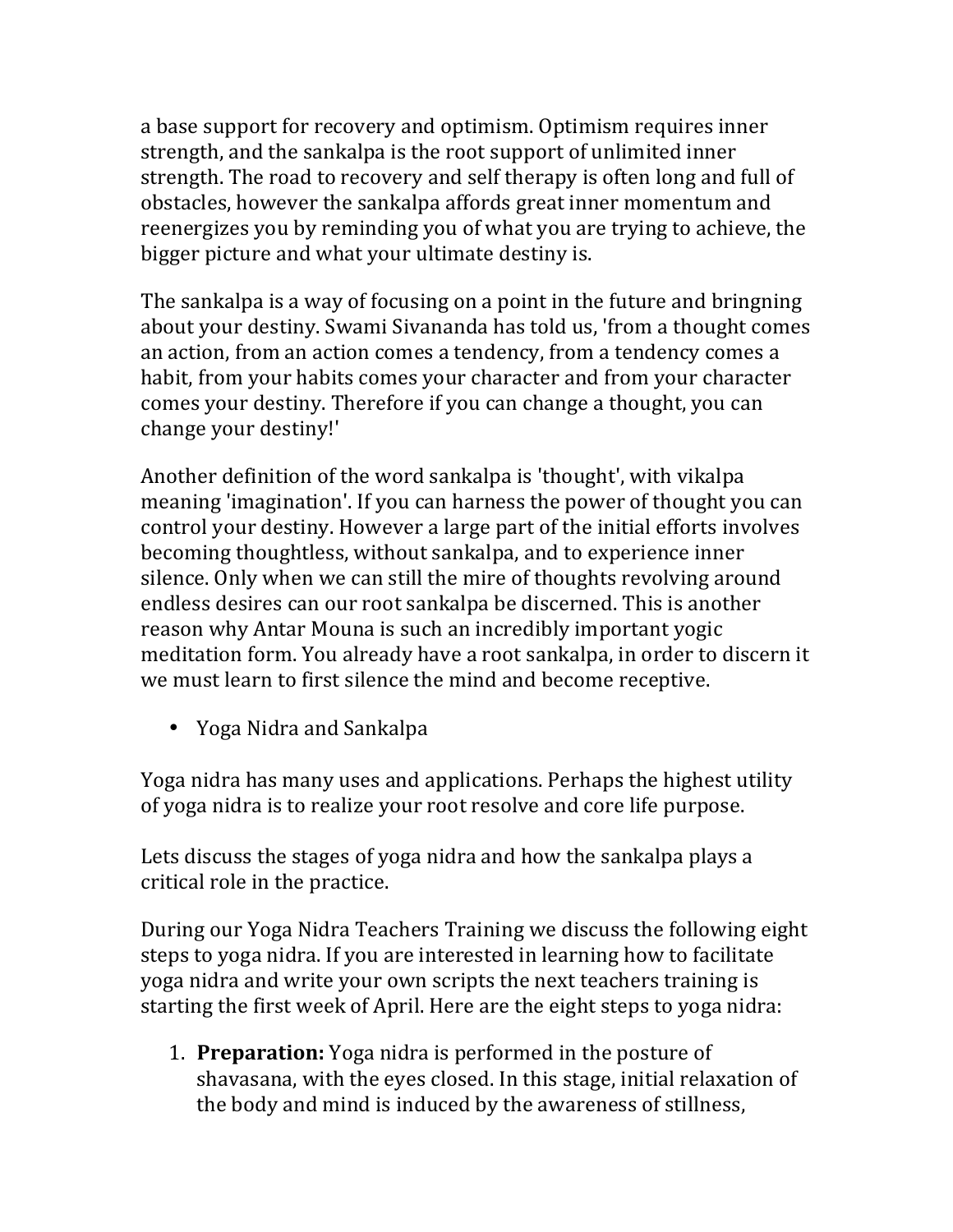comfort, posture, position, breath, and listening to the external sounds with the attitude of a witness.

- 2. **Initial Sankalpa:** When the body and mind are relaxed, then the practitioner is instructed to take a resolve according to his or her own wish. The sankalpa should be short, clear and positive. The practitioner repeats the selected sankalpa three times mentally, with full determination, conviction and confidence.
- 3. **Body scan:** In the third stage, the awareness is rotated around the different body parts in a systematic and organized manner. The practitioner is instructed to remain aware, to listen to the instructions and to move the mind very rapidly according to the instructions without making any physical movements. The rotation of awareness in yoga nidra follows a definite sequence: right side of the body, beginning with the right hand thumb and ending with the little toe of the right foot; left side of the body, from the left hand thumb to the little toe of the left foot; back of the body, from the heels to the back of the head; and lastly the front of the body, from the forehead and individual facial features to the legs.
- 4. **Breath awareness:** In this stage, one simply becomes aware of the natural breath without making an attempt to change the flow of the breath. One may become aware of the breath by watching it in the nostrils, chest, and abdomen, or in the passage between the navel and the throat. The practitioner becomes aware of each incoming and outgoing breath by counting them mentally.
- 5. **Polar opposite feelings and sensations:** In this stage, the physical or emotional sensations are recalled, intensified and experienced fully. Usually this is practised with pairs of opposite feelings or sensations like heat and cold, heaviness and lightness, pain and pleasure, love and hate, and so on.
- 6. **Visualization:** In the stage of visualization, the awareness is taken to the dark space in front of the closed eyes, referred to as *chidakasha* in yogic terminology. The practitioner is then instructed to visualize some objects, stories or situations in the chidakasha.
- **7. Psychic Symbol:** The visualization practice culminates into a single vision, object or thought. This is the psychic symbol, which acts as a vehicle for awareness to be sustained while descending into the deepest stages of yoga nidra.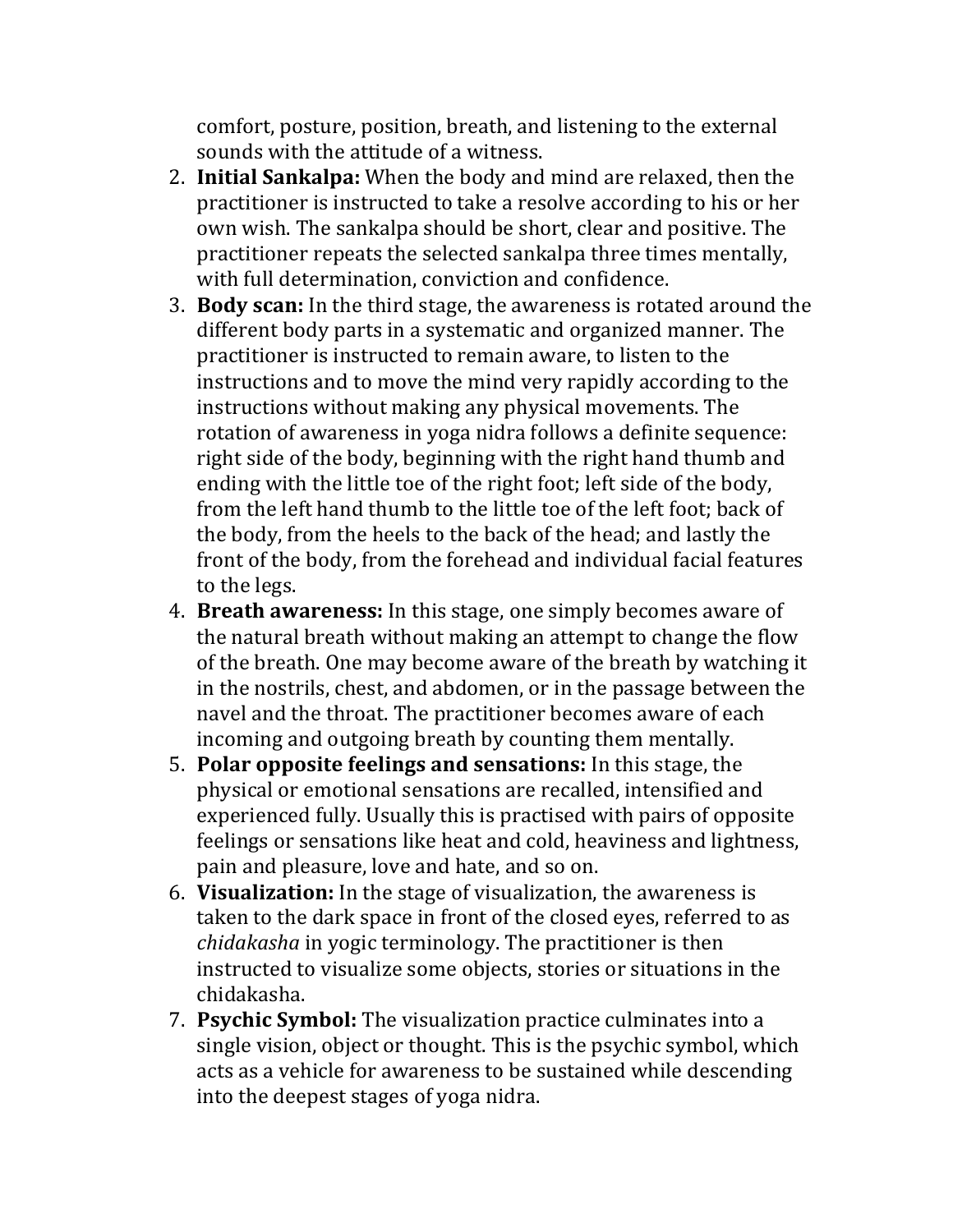- 8. **Final Sankalpa:** Once again the sankalpa, taken in stage two, is repeated mentally three times in this stage with full dedication, faith and optimism.
- 9. **Ending the practice**: Before ending the session of yoga nidra, slowly the awareness is externalized by asking the practitioner to become aware of the external sounds, objects and persons. They are asked then to slowly move the body parts and to stretch the body. (source: yogamag.net)

I would be surprised if there was one person in this workshop who was not familiar with yoga nidra. You know, there is this little channel on YouTube, I'm sure you've heard of it!

(Let's take a deeper look at this practice with a quote from the originator of the modern form of the technique, Swami Satyananda. The following is an excerpt from a speech given in Paris, France on September 14th, 1980.

"I want to share some ideas about yoga nidra with you because I feel that it is important that we try to understand yoga nidra in a greater perspective. Although I have been calling yoga nidra psychic sleep. I have come to believe that it is more than that.

"The consciousness assumes different forms during waking, dreaming and sleeping. In the raja yoga of Patanjali we call these forms vrittis or patterns of consciousness. The formation of consciousness is called awareness. Sleep is one type of awareness; memory is another. Similarly, yoga nidra is a very important form of awareness.

"In the raja yoga of Patanjali there is a state called pratyahara when mind and mental awareness are dissociated from the sensory channels. The perfection of pratyahara leads to concentration and then to meditation. Yoga nidra is one aspect or form of pratyahara. When one practises yoga nidra he is not asleep. His consciousness is functioning in a certain state of awareness.

"When you practise yoga nidra you must remember that you are trying to evolve a most dynamic state of consciousness. This deeper state of your mind is dissipated during the waking and dreaming states. You have that dynamism even now but the tendencies of the mind are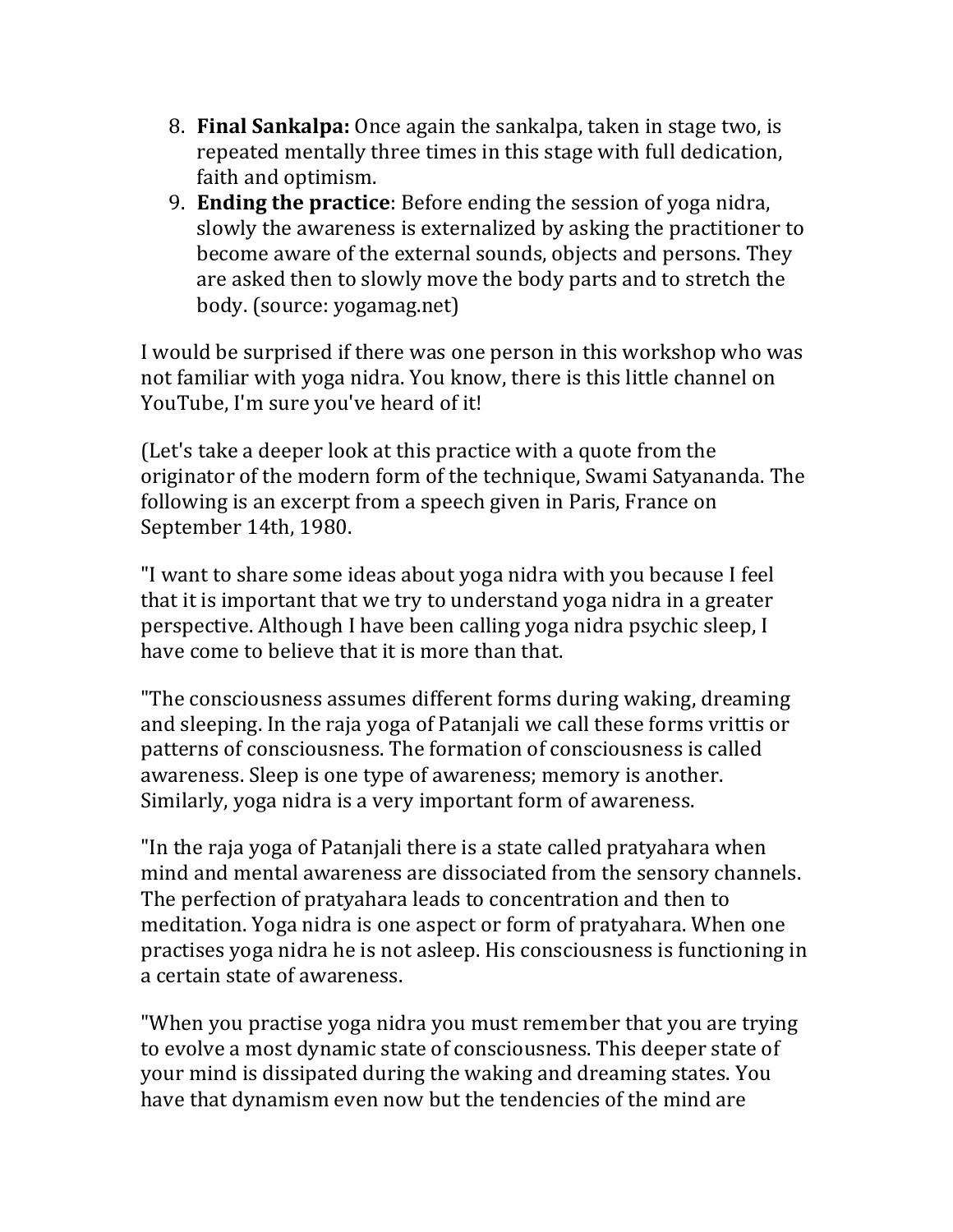dissipated. There are a lot of distractions through the sensory channels, and we are unable to attain a profound state of consciousness.

"This profound state of consciousness is such that even the sense of selfawareness is completely consumed. When you are concentrating you know you are concentrating, but when you are in yoga nidra there comes a moment when you do not know that you are in yoga nidra. When the mind dissociates itself from the sensory channels it becomes very powerful, but then it needs training. The involuntary systems of the brain have to be properly trained. Otherwise there is practically no difference between ordinary sleep and yoga nidra.

"In the last 25 or 30 years that I have been working on yoga nidra with different people. I have come to the conclusion that the human mind should be made receptive first. Receptivity of the mind can be awakened only when the dissipations are annihilated. When you practise yoga nidra you are able to awaken this receptivity by awakening the emotional structure of the mind.

"If I tell you that this is right and that is wrong, you will agree with me, but that is intellectual agreement. In spite of the fact that you agree with me, you may not be able to implement this in your daily life.

"Once I was in an Indian village. I met a man who was a thief and robber, a hardened criminal. We were talking and talking and finally he was convinced that he was not doing the right thing. He even came to the point of feeling that he was a sinner and I believed that I had performed a miracle and had been successful in converting him! When I returned to that village after five years he was found to be the same man, for I had convinced only his intellect, not his self!

"I then lived in that village for a period of six months, because at that time I stayed at every place for long periods. I used to teach yoga nidra in a school to the children and teachers. Fortunately, or unfortunately, he also joined the yoga nidra. He did not know that he was in a lion's den. I don't know how many sessions of yoga nidra he attended, but he left his profession shortly after.

"Intellectual conviction is one aspect of human life and we are all intellectually convinced about good and bad. But we have to also be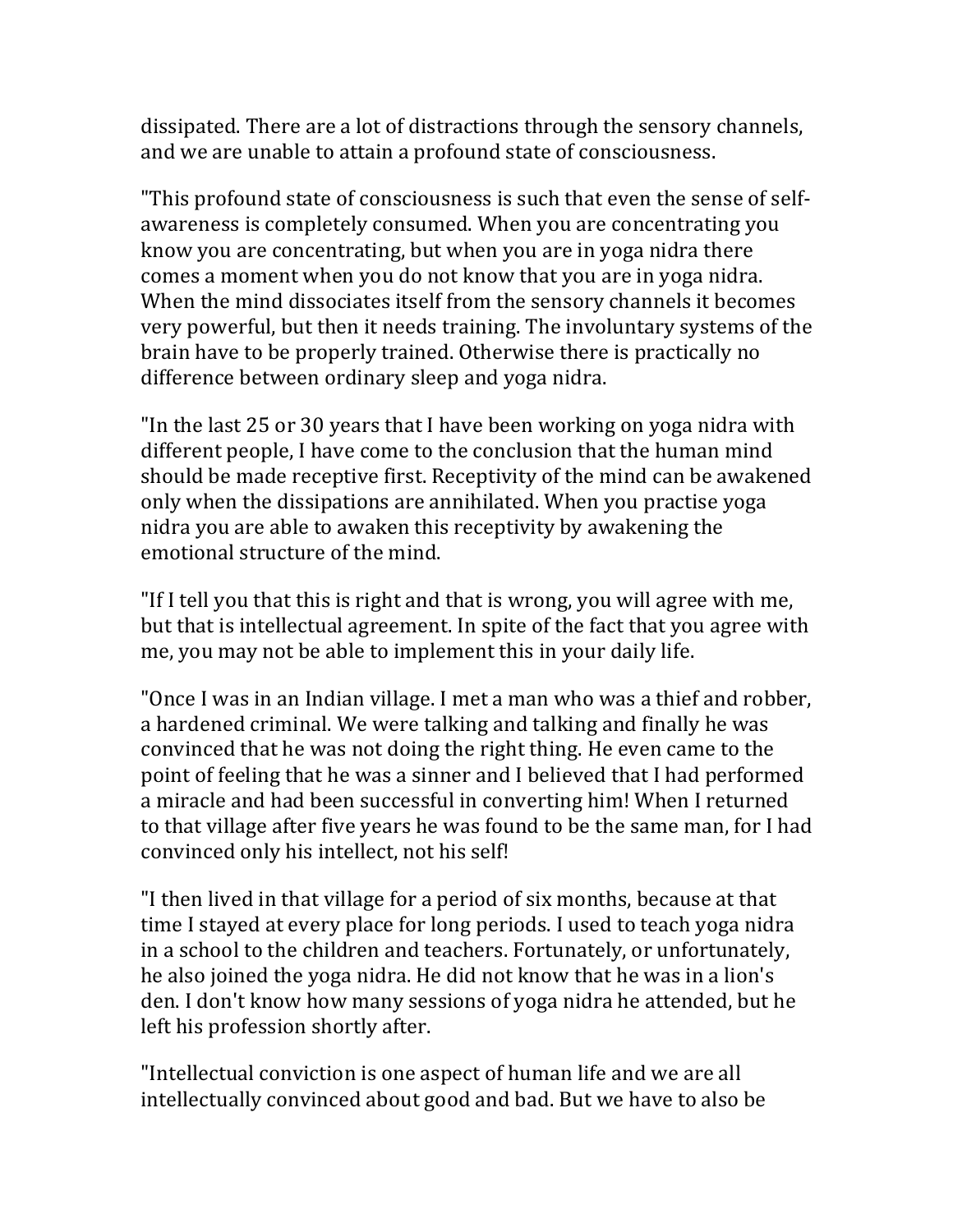receptive emotionally to everything that we need to assimilate, and this is possible only when the dissipations and distractions of the mind are withdrawn. When the mind is flowing on one smooth level, the fluctuations and the waves in the mind are calmed. Then whatever is impressed upon the mind, that becomes the corrective, that becomes the destiny, that becomes the directive."

-Swami Satyananda (1980)

# **Benefits of yoga nidra**

The practice of yoga nidra has endless benefits. However the sankalpa is what empowers you to achieve excellence and super human results in your yoga sadhana.

The sankalpa repeated mentally during yoga nidra is perhaps the most effective method for mental retraining and self-empowerment. Swami Satyananda (1998) says, "anything in life can fail you, but not the sankalpa made during yoga nidra".

It is when the mind is inactive that the sankalpa is taken and sowed in the subconscious mind. Although more difficult to access, the subconscious mind is very obedient and acts out the commands implanted during autosuggestion with greater power.

The sankalpa used during yoga nidra trains the subconscious mind and then the conscious mind follows it spontaneously. It is when the practitioner is most deeply relaxed and ready to absorb it that the sankalpa has the greatest impact.

It must be remembered that the sankalpa should be planted with strong willpower and feeling by repeating it with enthusiasm, strong faith and conviction. It should be repeated twice during yoga nidra, once in the beginning and then again at the end during the deepest stage of relaxation after the visualization and psychic symbol. Swami Satyananda (1998) says, "the sankalpa taken at the beginning of yoga nidra is like sowing a seed, and the sankalpa at the end is like irrigating it. So, the resolve taken in yoga nidra always brings result, if it is taken sincerely". The second time you repeat the sankalpa is an echo of the first, which reverberates all throughout your inner state of being.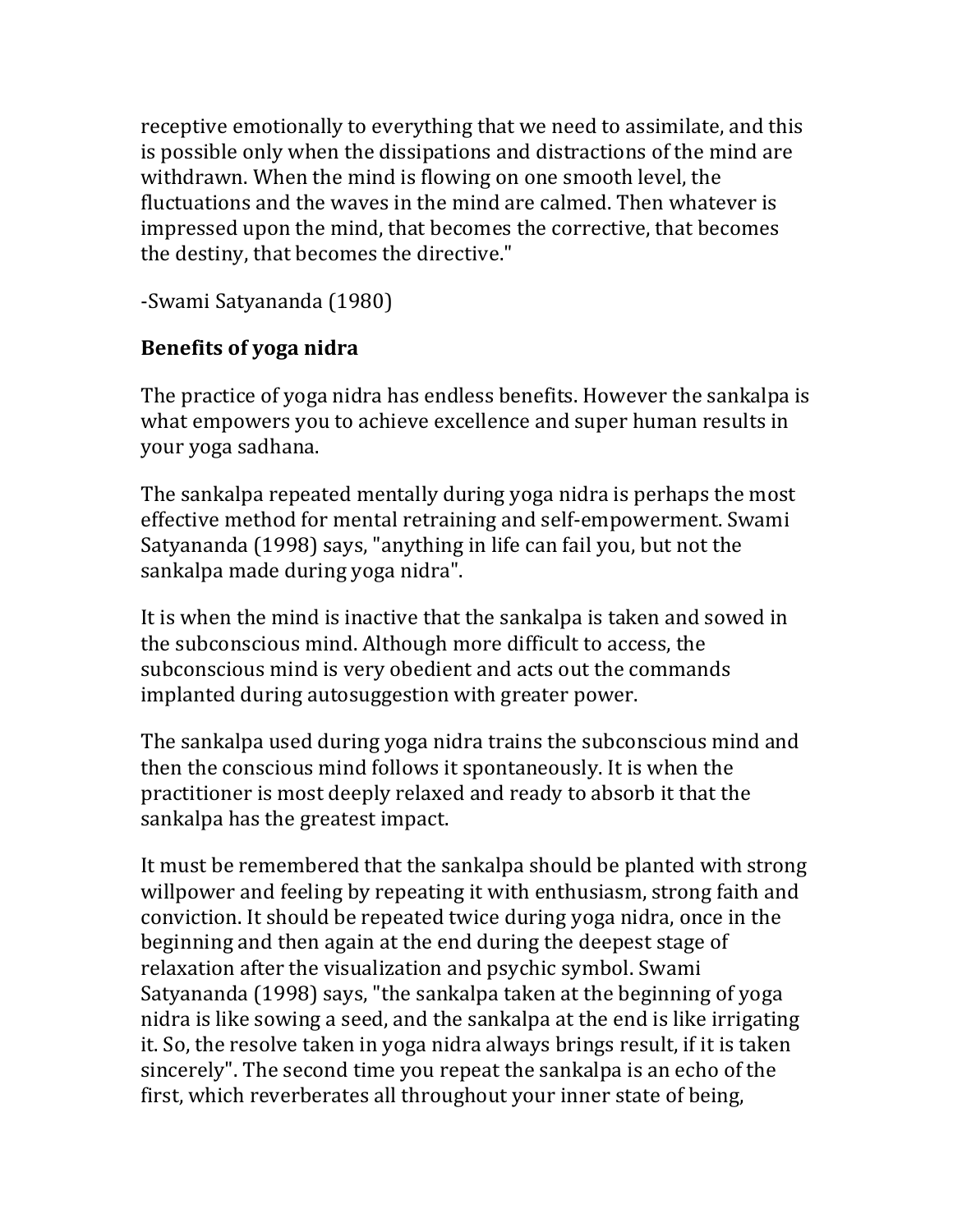enlivening and encouraging you. Therefore, never allow the sankalpa to become mundane nor lose its power; repeat it with feeling and fan the flames of your resolution into a blazing fire of limitless inspiration.

Again take this time to refresh your meditation posture.

Close your eyes and introvert your awareness. Withdraw the senses and become aware - to your physical body, the breath and your state of mind. Observe your current waking state from the detached perspective of the silent witness within.

Quickly scan your awareness around your body. As you become aware of your body, you become relaxed. Relaxation is a natural outcome of awareness.

Now releasing the body totally and becoming aware of the breath. Watch the muscles of respiration expanding and contracting within the abdomen and chest.

Be a passive witness to the soothing sensations of the easy breath.

And now bring your awareness to chidakash, the mental space in front of your closed eyes and see a vision of how you plan to utilize this new found understanding of your creative potential in your life.

See a mental image of yourself fully aware of your root purpose, with the tremendous momentum of sankalpa shakti, the power of resolve, filling your entire being!

Allow yourself to breath in to this inner vision with total awareness, confidence and strength.

Become aware that you are now becoming aware of your mula sankalpa,

Remain silent, still and aware!

(pause)

Now take a deep breath in, and sigh with the exhalation releasing the body and returning your awareness to the waking state of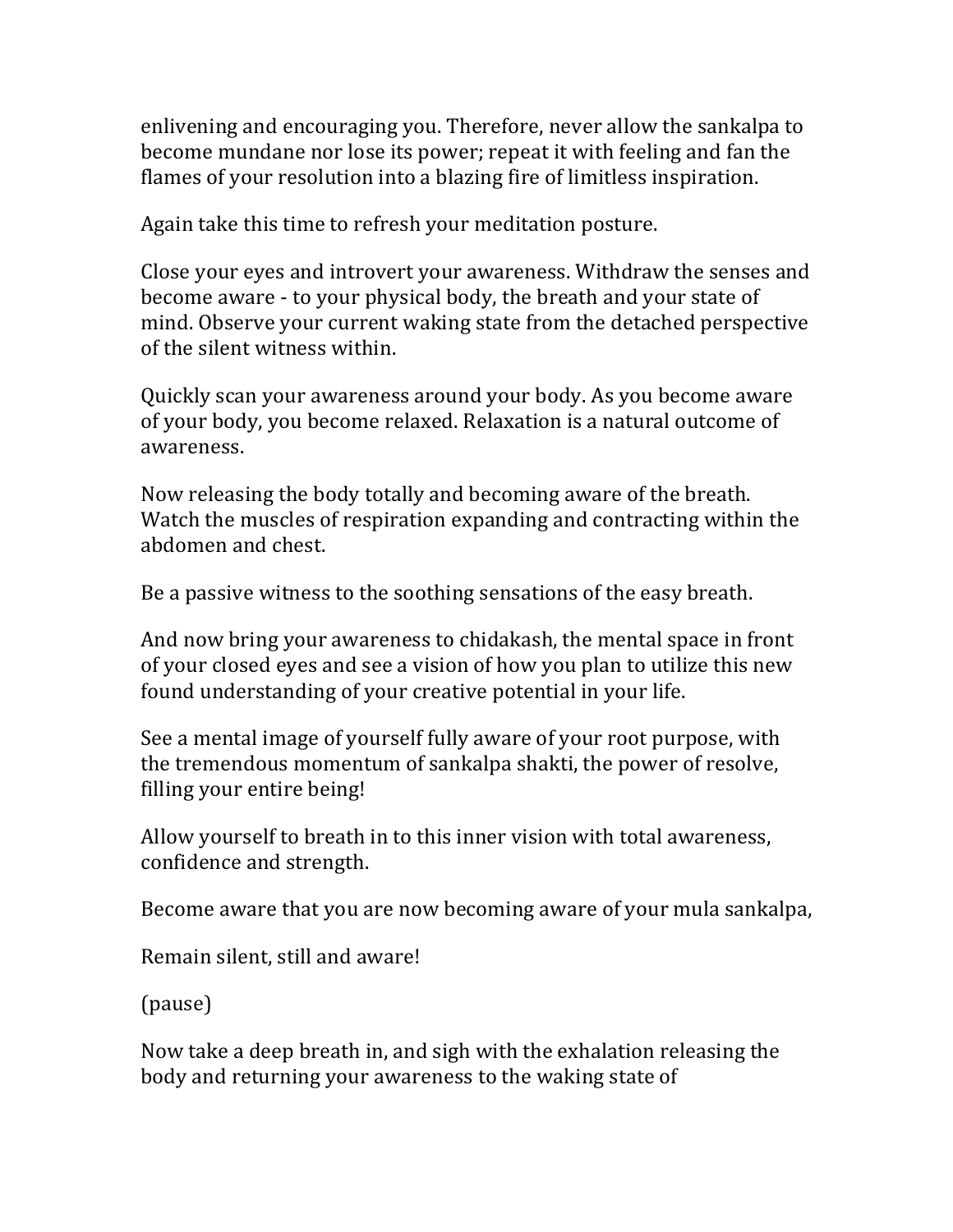consciousness, the five senses and the elements of nature they perceive, as well as your body - seated in meditation.

Whenever you are ready, begin to stretch, move and open your eyes to end this practice.

Take the next 4 minutes to write in your meditation journal.

Four minutes of journaling begins now.

# **The Mula Sankalpa**

You and I all have so many various desires. Many of these are desires attributed to our human nature; they are part of the operating system of the human organism. Other desires are learned behaviors from our family and society. Still others are the result of our own past experiences - our likes and dislikes.

However, according to Tantra we exist because we desire! We have each come here into a physical body to both laugh and cry, to gain and to lose, to live and to die, for a reason. That reason is desire. However, this desire is the core desire at the root level of your being. Truth is that it can be very difficult to directly perceive your core life purpose and existential desire. More often than not it reveals itself to you, when you are ready or during an extreme high or low moment in life.

A few experiences do tend to bring our life purpose into perspective, such as death. A near death experience, or experiencing the loss of a loved one can suddenly remind us of our own mortality.

When we see a corpse during a funeral there should be the awareness that this too is the fate of my body, this too is the ultimate destination of this physical husk for my soul.

This is why we meditate on death. To bring our own mortality into perspective, thus rousing us from our slumber and helping us to focus on those things that matter more than the others... that matter the most. When death comes it does not make a reservation. Whatever was left undone remains undone. Whatever was left unsaid remains unsaid. Whatever remains to be experienced remains so. There is no chance to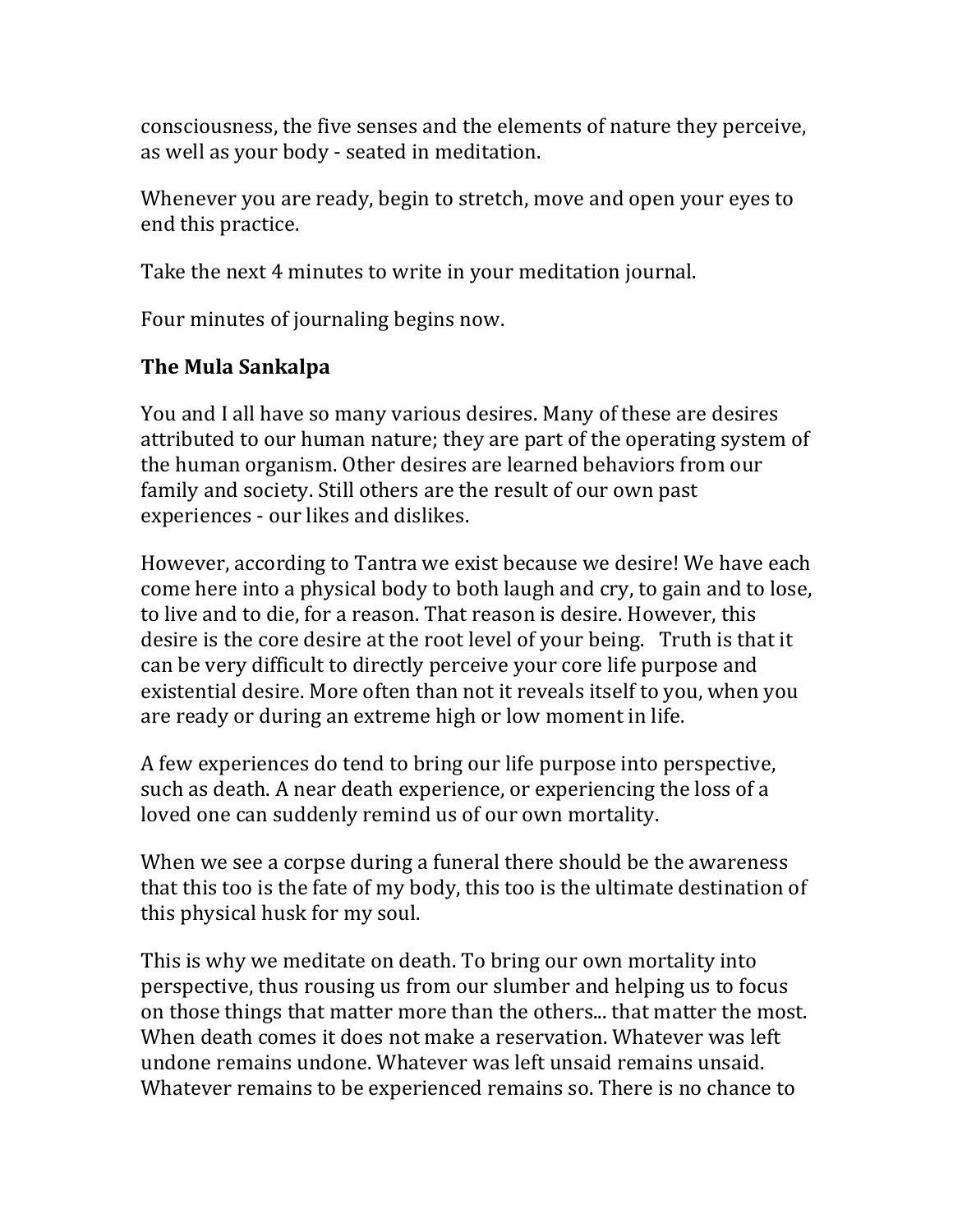tie up loose ends. When the prana leaves our body with our last exhalation that's it! Hari Om Tat Sat!

Of course when we truly meditate on death we realize it is only an illusion, even the body continues to nourish other forms of life and merely changes shape and form. And if we believe what our gurus have told us, what has been said by the wise, the elders and the scriptures such as Sri Bhagavad Gita, then we can trust our souls are immortal, as well.

To realize this eternal Oneness to which we ultimately belong is the purpose for the guided death meditation found on the mother channel, Tripura Mandala, however; today we will be meditating on death to help us wake up to our existential desire, the life purpose, or mula sankalpa.

We will now take a ten-minute intermission and then return for yoga nidra. Please be ready for yoga nidra at that time.

Hari Om!

#### **Guided Visualization:**

Sankalpa: Silently say to yourself, 'I am ready to perceive my core life purpose' three times with feeling!

See yourself walking down the stone streets of an ancient city besides the banks of a sacred river.

You are slowly making your way towards the ghats at the banks of the river, winding through a maze of alleys and passageways.

You finally come out through a temple located directly beside the wide river, flowing like a goddess. You see temple goers waving lights to the river, and setting little banana leaf boats with a single candle flame within to drift in Her gentle rapids.

There is a large procession of people singing and adoring the river goddess, and then you notice a large fire off to one side a little ways away from everyone else. As you approach the blazing flames you notice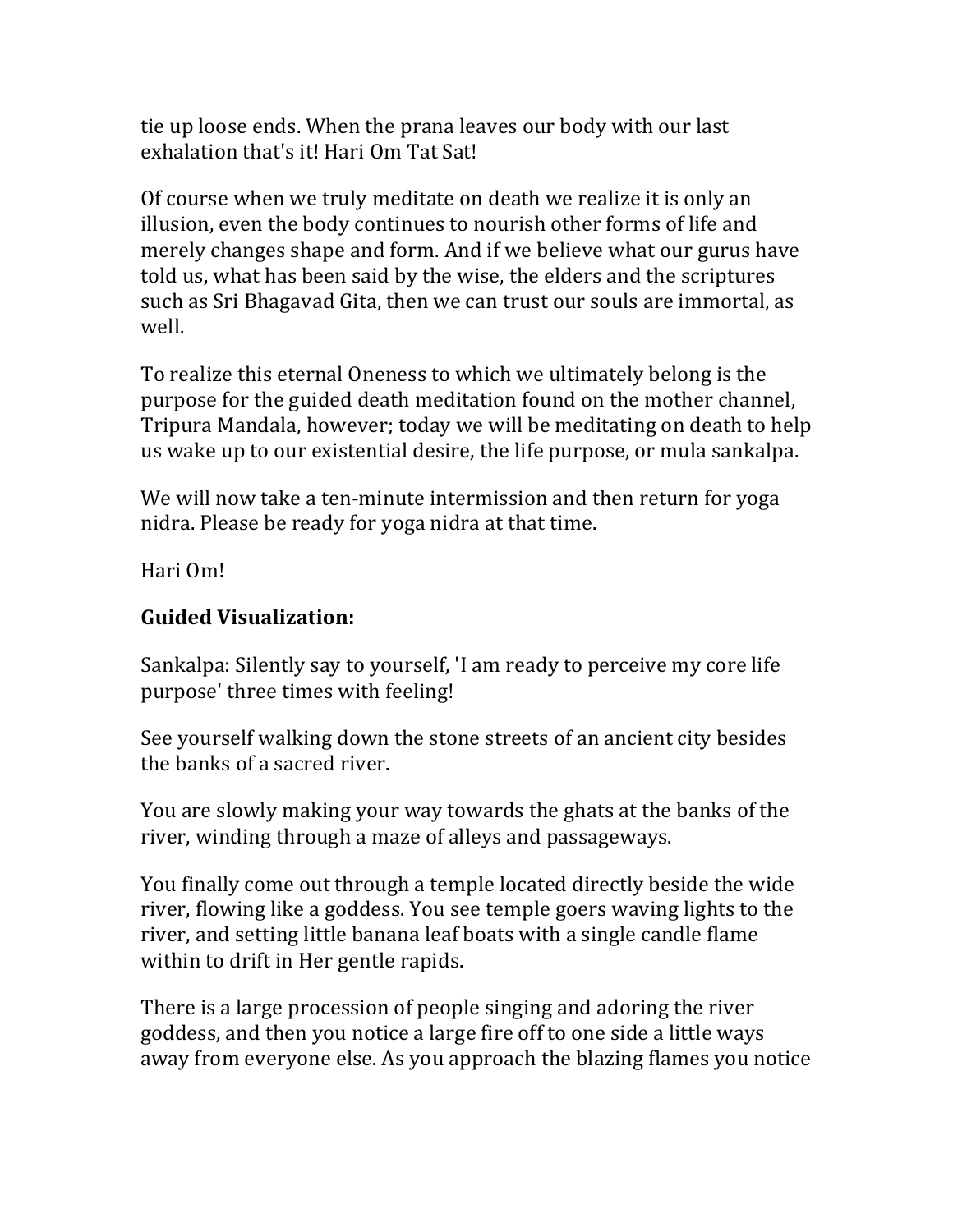it is a funeral pyre, with the corpse inside being returned to the five elements through fire.

A natural curiosity draws you nearer and nearer, and upon appraching you see the body being burned inside is actually your own.

You are watching from outside yourself, at a distance of 4 to 5 meters away - looking at your own body being reduced to ashes.

This is not someone elses body. It is your own. But it is not you. You are standing outside your body watching it slowly burn. See your limbs, your torse, your face and hair. All being purified by Agnidey, the sacred fire.

You may notice some family members standing by watching and reacting. The date is today. The final moment has come now.

Remain a witness to all thoughts and emotions.

In the beginning there may be some emotional response to things you may have wanted to tell your loved ones.

Remain a detached observer to all visions you see in your minds eye, and push a bit deeper beyond the surface level reaction and see the true longing your soul still has to complete the real reason you took birth.

You now have lost all fear of death. You know you had this body to achieve something great, and not to give in to the illusion of mortal fear.

You were born for greatness, and that greatness is a quality of your own soul. It is nothing you have to gain. It is simply who you are and what you came here to do.

(pause)

Feel yourself back in your body. But do not move an inch! Know that you are still alive. Still healthy, full of life and limitless inner strength! You still have the opportunity to fulfill the reason for which you have come.